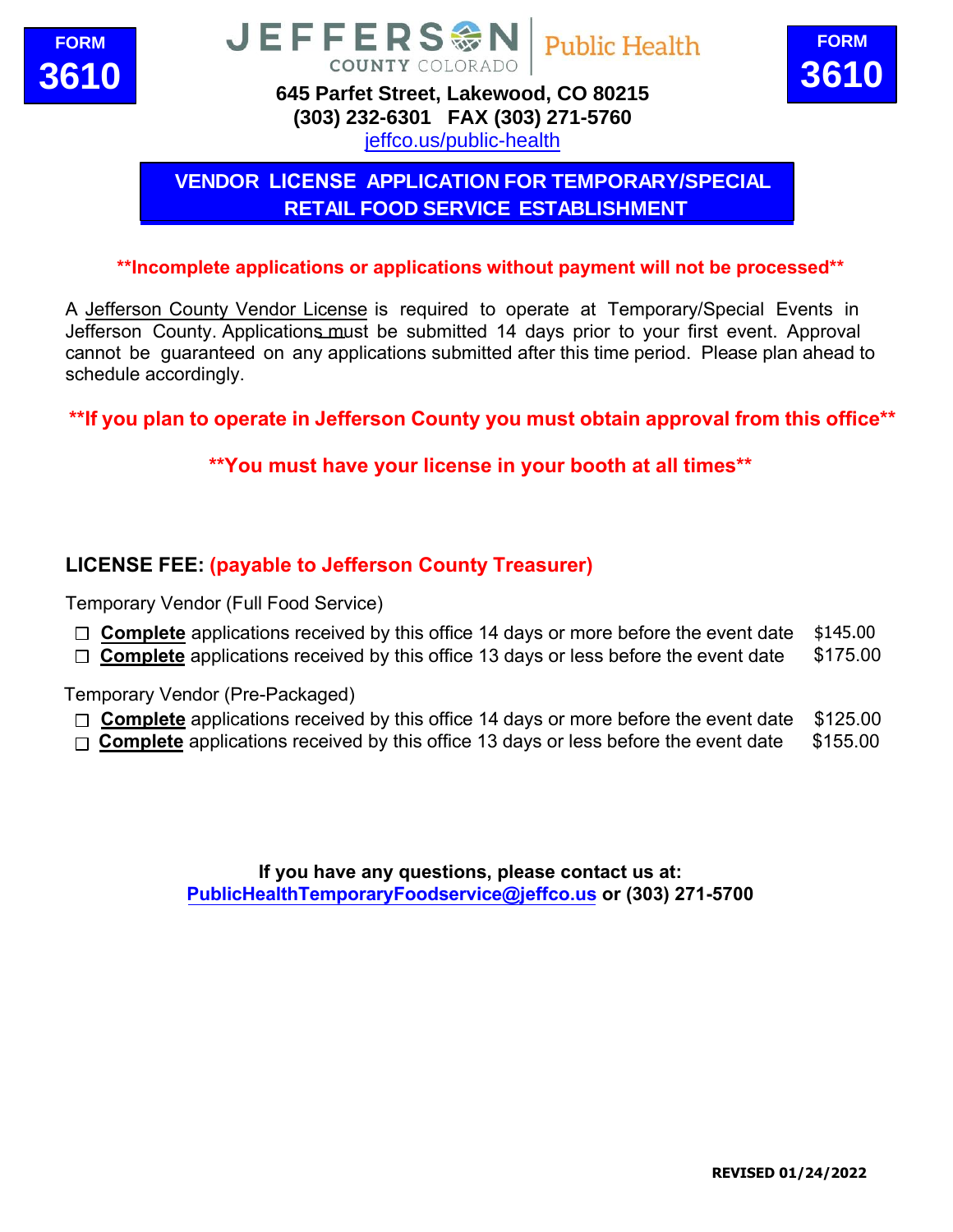| Please complete the following:                                                         |                       |          |
|----------------------------------------------------------------------------------------|-----------------------|----------|
| Temporary Retail Food Establishment Name                                               | Operator/Owner's Name |          |
|                                                                                        |                       |          |
| Name of Primary Contact                                                                |                       |          |
|                                                                                        |                       |          |
| Establishment Mailing Address (Street Address and P.O. Box)                            |                       |          |
|                                                                                        |                       |          |
| City                                                                                   | <b>State</b>          | Zip Code |
|                                                                                        |                       |          |
| Telephone Number                                                                       | Best Contact #        |          |
|                                                                                        |                       |          |
| Fax $#$                                                                                | E-mail                |          |
|                                                                                        |                       |          |
| <b>YES</b><br><b>NO</b><br>Will you be operating more than one booth at the same time? |                       |          |

**Page 2 of 8 FORM 3610**

(Example: You will be at 2 separate events at the same time on the same day, or 2 booths that are not connected at the same event)

#### **NOTE: You must have a separate Jefferson County License for EACH booth you operate.**

#### **NOTE: If you are attending more than 1 event on the same date you must have a separate Jefferson County License for each event you are attending.**

#### **LIST OF EVENTS THAT YOU ARE ATTENDING**

| <b>Event Name</b> | <b>Date</b> | <b>Location</b> |
|-------------------|-------------|-----------------|
|                   |             |                 |
|                   |             |                 |
|                   |             |                 |
|                   |             |                 |
|                   |             |                 |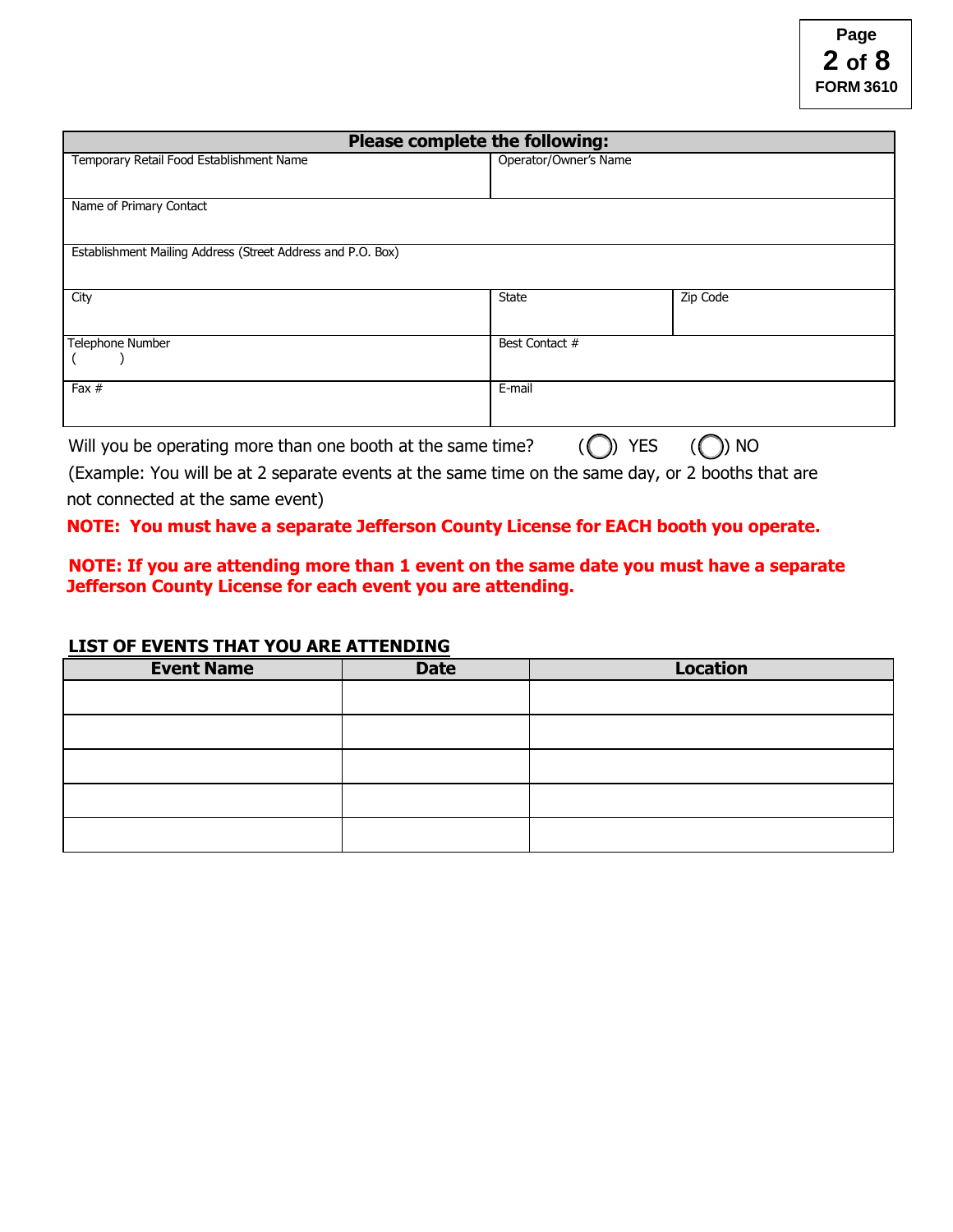## **1. EVENT MENU** (Attach additional sheets, as necessary)

Please list all food products and the source (grocery chain, wholesaler, etc.) Be sure to include items such as toppings, condiments and ice. All food items must be from an approved source – no home-made or homeprocessed foods (including ice) are permitted.

| <b>Food and Beverage Items</b> | <b>Source</b> |
|--------------------------------|---------------|
|                                |               |
|                                |               |
|                                |               |
|                                |               |
|                                |               |
|                                |               |
|                                |               |
|                                |               |
|                                |               |
|                                |               |
|                                |               |
|                                |               |
|                                |               |
|                                |               |
|                                |               |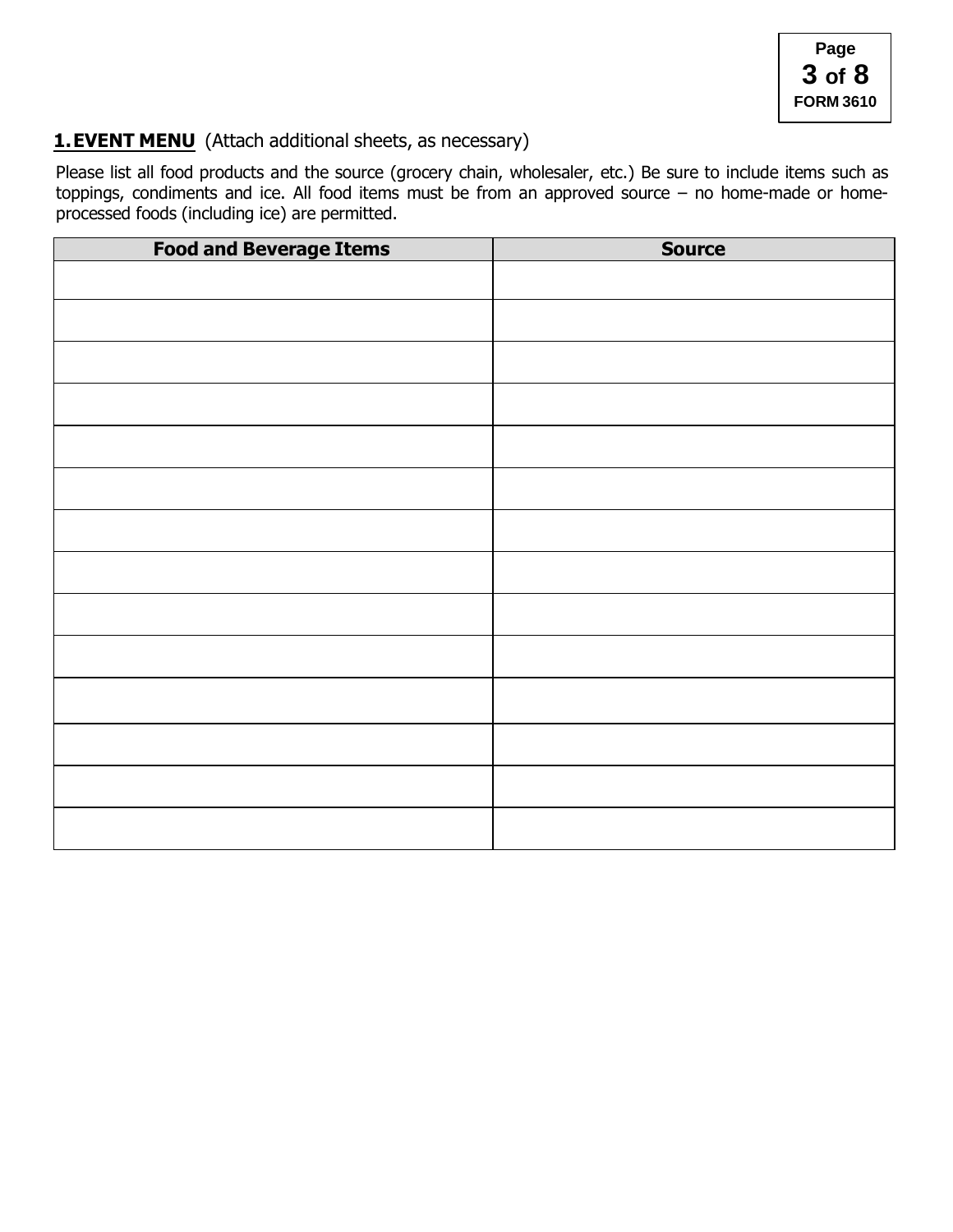## **2. FOOD PREPARATION BEFORE THE EVENT**

All slicing, chopping, peeling, dicing, shredding, mixing, and pre-washing must be done at an approved commissary. Food prep is not allowed to take place at the event. Food may not be cooked or stored at home. Please complete this section AND the Affidavit of Commissary on Page 8.

 $\Box$  I will not be processing any food items prior to the event, skip to #3.

## **Cooling of Foods** (that have been previously cooked)

List specific foods to be cooled:

| <b>Food Item</b> | <b>Cooling Method (see choices below)</b> |
|------------------|-------------------------------------------|
|                  |                                           |
|                  |                                           |
|                  |                                           |
|                  |                                           |
|                  |                                           |

Foods must be rapidly cooled to 41°F or below.

- Shallow pans (less than 4") in refrigerator or cooler
- Ice paddle or wand
- Using an ice-bath to cool the food product
- Other (specify)

## **Reheating of Foods**

List specific foods to be reheated:

| <b>Food Item</b> | <b>Reheating Method (see choices below)</b> |
|------------------|---------------------------------------------|
|                  |                                             |
|                  |                                             |
|                  |                                             |
|                  |                                             |
|                  |                                             |

Foods must be re-heated to at least 165°F within two hours of the heating process.

- Microwave oven
- Conventional oven
- Hot plate
- Grill
- Other (specify)

## **Food Transportation**

What equipment will you use to control food temperatures during transport from the commissary to the event? (mark all that apply)

- $\Box$  Coolers with Ice  $\Box$  Refrigerator  $\Box$  Cambros for hot foods
- $\Box$  Other (specify)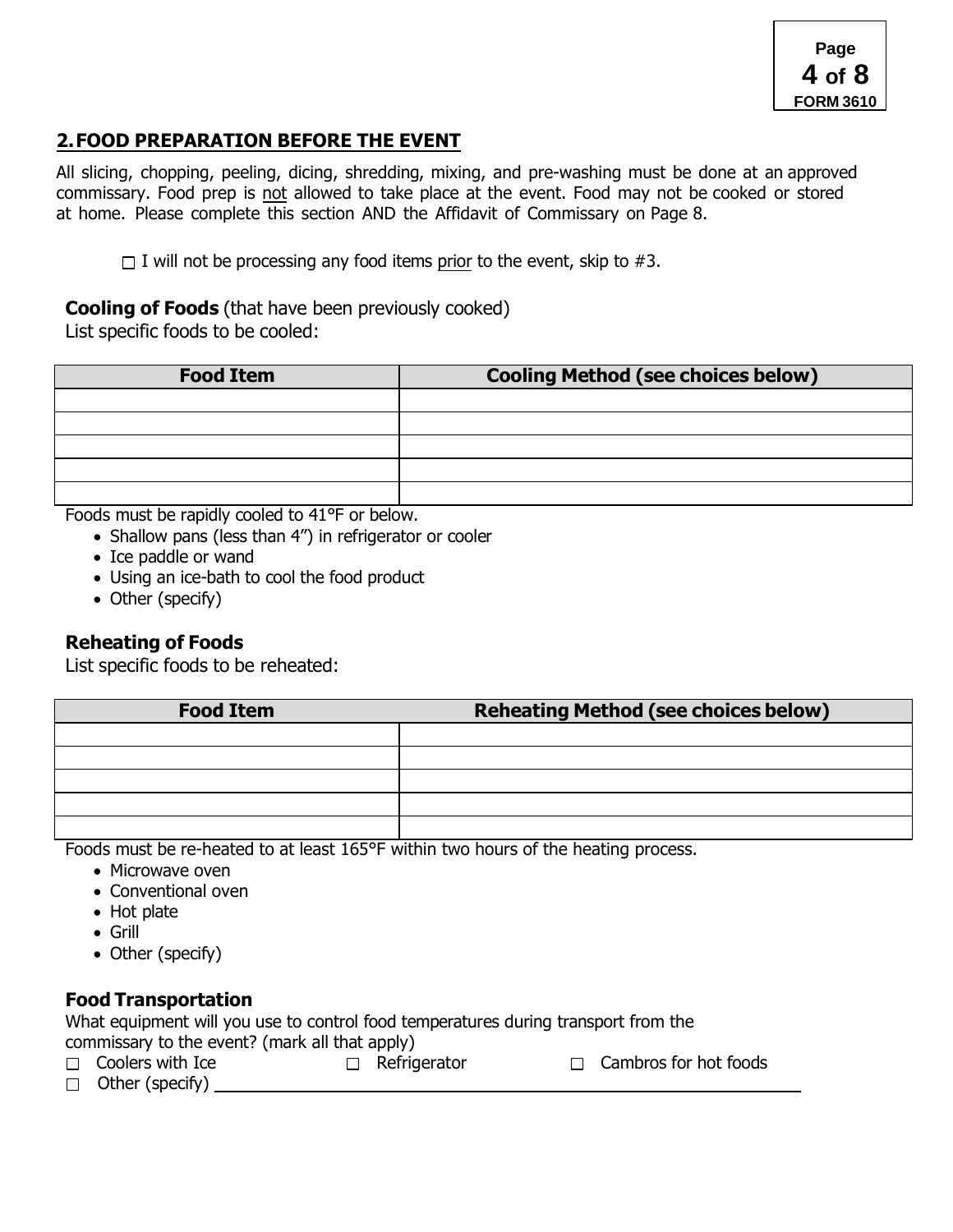# **3. FOOD HANDLING AT THE EVENT**

| <b>NOTE:</b><br>guards                                                                                                                                                                                                                                                                                                                                                                          |                | Unwrapped food on display must be properly covered or protected by sneeze   |             |
|-------------------------------------------------------------------------------------------------------------------------------------------------------------------------------------------------------------------------------------------------------------------------------------------------------------------------------------------------------------------------------------------------|----------------|-----------------------------------------------------------------------------|-------------|
| <b>Hot Food Items</b><br>How will hot foods be cooked to the minimum required temperature at the site? (mark all that apply)<br>$\Box$ Grill                                                                                                                                                                                                                                                    |                | $\Box$ Hot plate $\Box$ Microwave $\Box$ Deep fat fryer                     | $\Box$ Oven |
| $\Box$ Other (specify) $\Box$                                                                                                                                                                                                                                                                                                                                                                   |                |                                                                             |             |
| How will hot foods be held at 135° F or greater at the event? (mark all that apply)                                                                                                                                                                                                                                                                                                             |                |                                                                             |             |
| $\Box$ Hot holding unit $\Box$ Steam table $\Box$ Held on grill until served $\Box$ Held under heat lamps $\Box$ Crock Pot $\Box$ Served immediately after cooking                                                                                                                                                                                                                              |                |                                                                             |             |
| □ Other (specify)<br>NOTE: Equipment utilizing fuel-gel canisters (i.e. Sterno®) are NOT allowed at Temporary Events                                                                                                                                                                                                                                                                            |                |                                                                             |             |
| <b>Cold Food Items</b><br>How will cold foods be held at 41° F or below at the event? (mark all that apply)<br>$\Box$ Refrigerator / freezer<br>$\Box$ Ice chest - must be drainable and foods may not be kept in contact with the ice unless they are<br>packaged and sealed. All ice must be commercially manufactured.<br>How will you allow for sufficient ice throughout the entire event? |                | <u> 1989 - Johann Stoff, amerikansk politiker (* 1908)</u>                  |             |
|                                                                                                                                                                                                                                                                                                                                                                                                 |                |                                                                             |             |
| What type of food thermometer (0-220°F) do you have?<br>$\Box$ Metal stem probe                                                                                                                                                                                                                                                                                                                 | □ Thermocouple | $\Box$ Digital                                                              |             |
| How will food contact surfaces be cleaned and sanitized at the event?                                                                                                                                                                                                                                                                                                                           |                |                                                                             |             |
| Sanitizer type (i.e. Chlorine or Quaternary Ammonia):<br>NOTE: Appropriate test strips will be required on-site                                                                                                                                                                                                                                                                                 |                |                                                                             |             |
| Where will utensil washing take place?<br>$\Box$ At the commissary                                                                                                                                                                                                                                                                                                                              |                | $\Box$ Commercial 3-compartment sink unit (i.e. part of a mobile unit)      |             |
| provided so soiled items can be changed at a minimum of every four (4) hours.                                                                                                                                                                                                                                                                                                                   |                | NOTE: On-site washing in tubs/basins is NOT allowed, extra utensils must be |             |
| Where will potable water be obtained?<br>$\Box$ Commissary<br>$\Box$ On-site source<br>$\Box$ Other                                                                                                                                                                                                                                                                                             |                | (any hoses used to provide water must be food-grade)                        |             |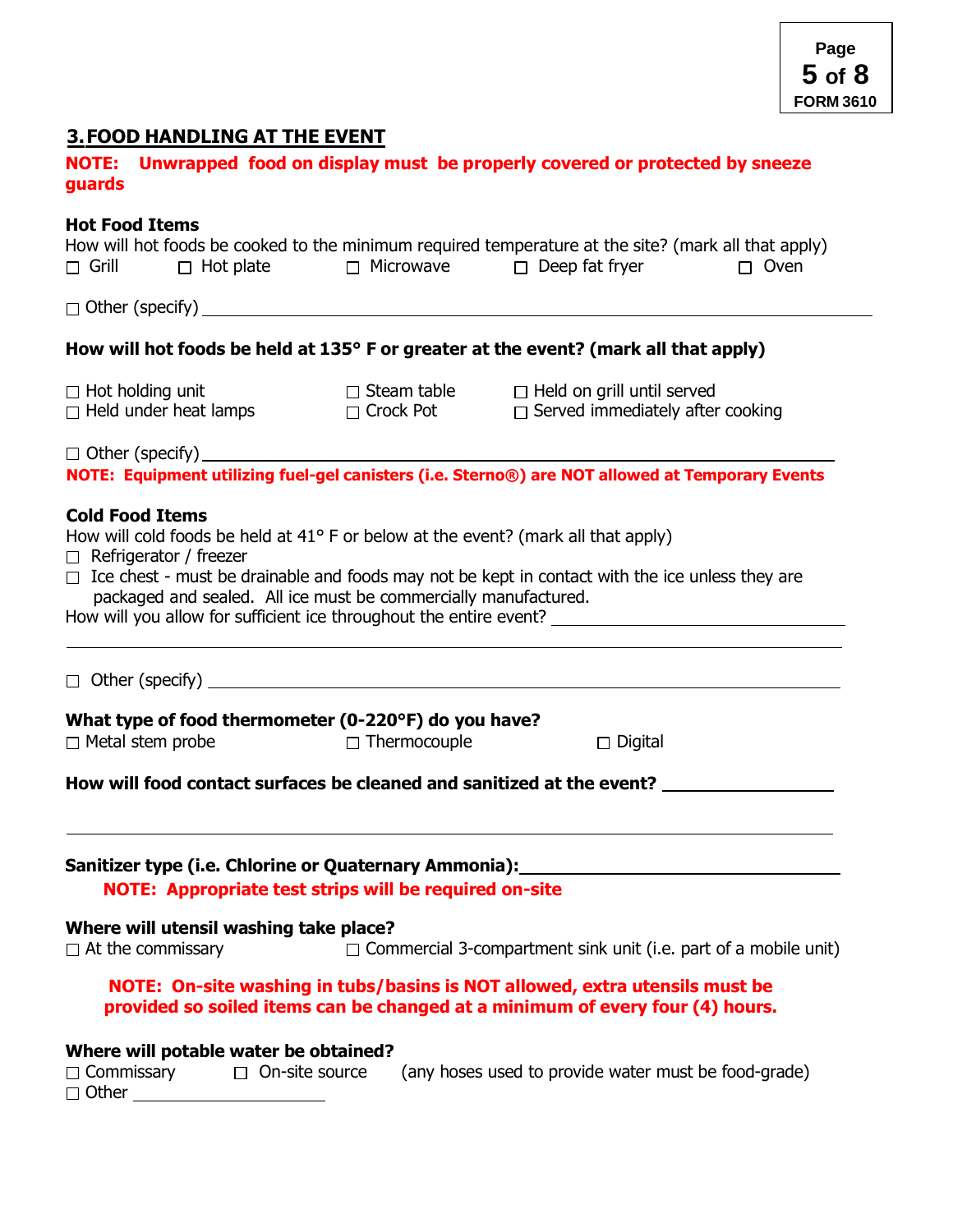#### **Where will wastewater be disposed?**

 $\Box$  Commissary  $\Box$  Approved on-site receptacle at event  $\Box$  Other

**Waste water SHALL NOT be dumped on the ground or into storm sewer. Waste water must be dumped in an approved receptacle or sanitary sewer.**

#### **4. HANDWASHING AND FOOD HANDLING AT THE EVENT**

**NOTE: Hand washing facilities must be located immediately adjacent to any/all food handlingareas**

➢ **A hand-washing station WITHIN each booth or unit is REQUIRED unless only prepackaged foods requiring no preparation and/or cooking are to be served.**

Please check the space below that applies to your booth/unit.

- $\Box$  I will be serving only prepackaged foods that require no preparation and/or cooking. (skip to #5)
- $\Box$  I will be serving foods that require preparation and / or cooking and will provide for hand-washing.

#### **THE DRAWINGS BELOW SHOW ACCEPTABLE HAND-WASHING STATION COMPONENTS:**





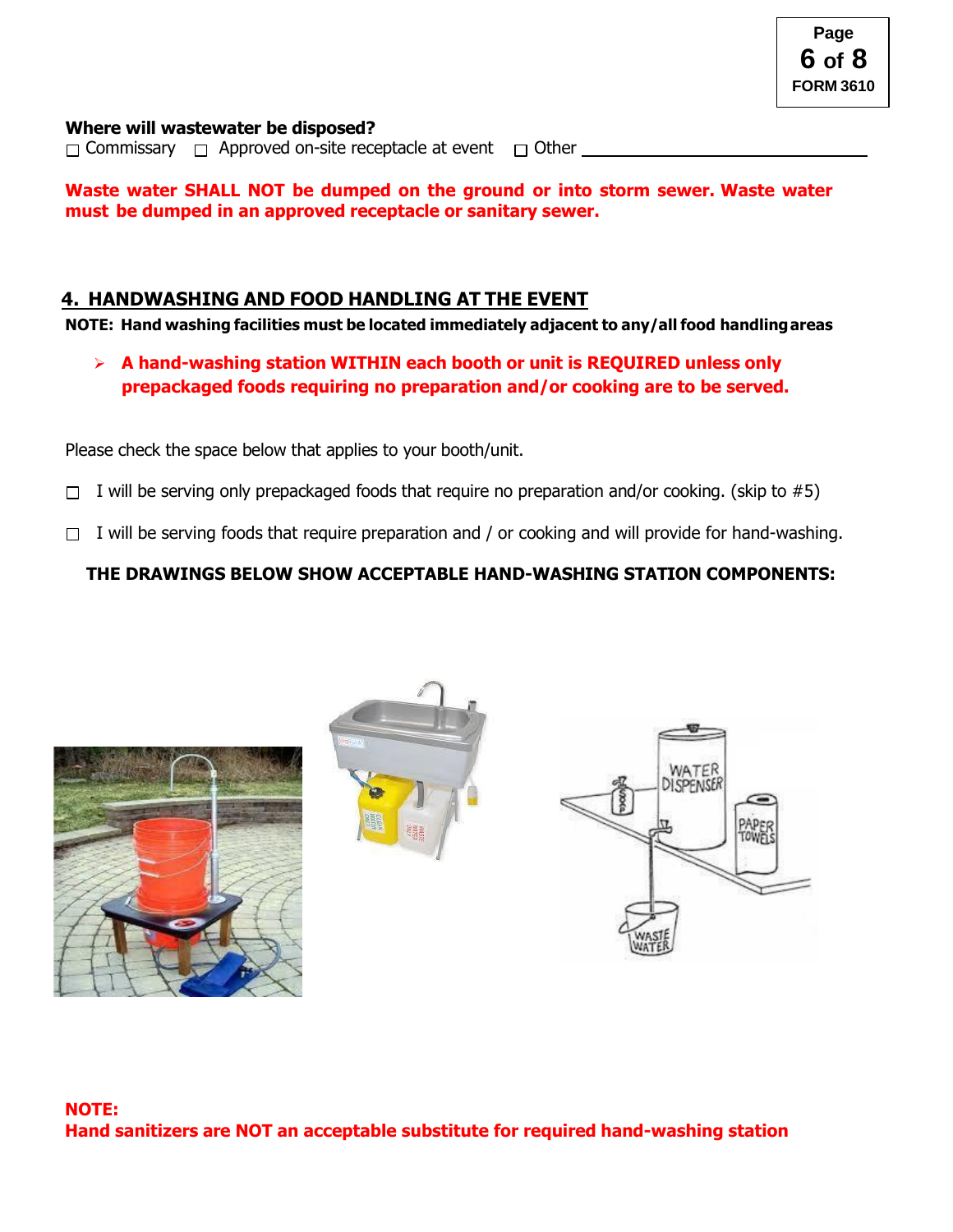#### **How will you prevent bare hand contact with ready to eat foods?**

 $\square$  Tongs  $\square$  Food-grade disposable gloves  $\square$  'Deli' tissues

 $\Box$  Other (list)

## **5. BOOTH LAYOUT**

On this page, provide a drawing of the Temporary Food Establishment /Booth. Identify and describe all equipment. The drawing should include the following (if applicable):

- 
- $\Box$  Hand washing facilities  $\Box$  Work surfaces
- $\Box$  Food and single service storage  $\Box$  Garbage or trash containers
- $\Box$  Customer service area  $\Box$  Potable water lines

 $\Box$  Cooking equipment  $\Box$  Hot and cold holding equipment

- 
- 
- 

#### **Booth Layout**

**CERIFICATION OF APPLICANT** By signing below, I agree that I will operate my booth in accordance with the Colorado Retail Food Establishment Rules and Regulations and will immediately correct any violations found during an inspection. My **original** Jefferson County License will be posted. I also understand that my license to operate may be suspended or revoked for non-compliance with these requirements and I may be removed from the event.